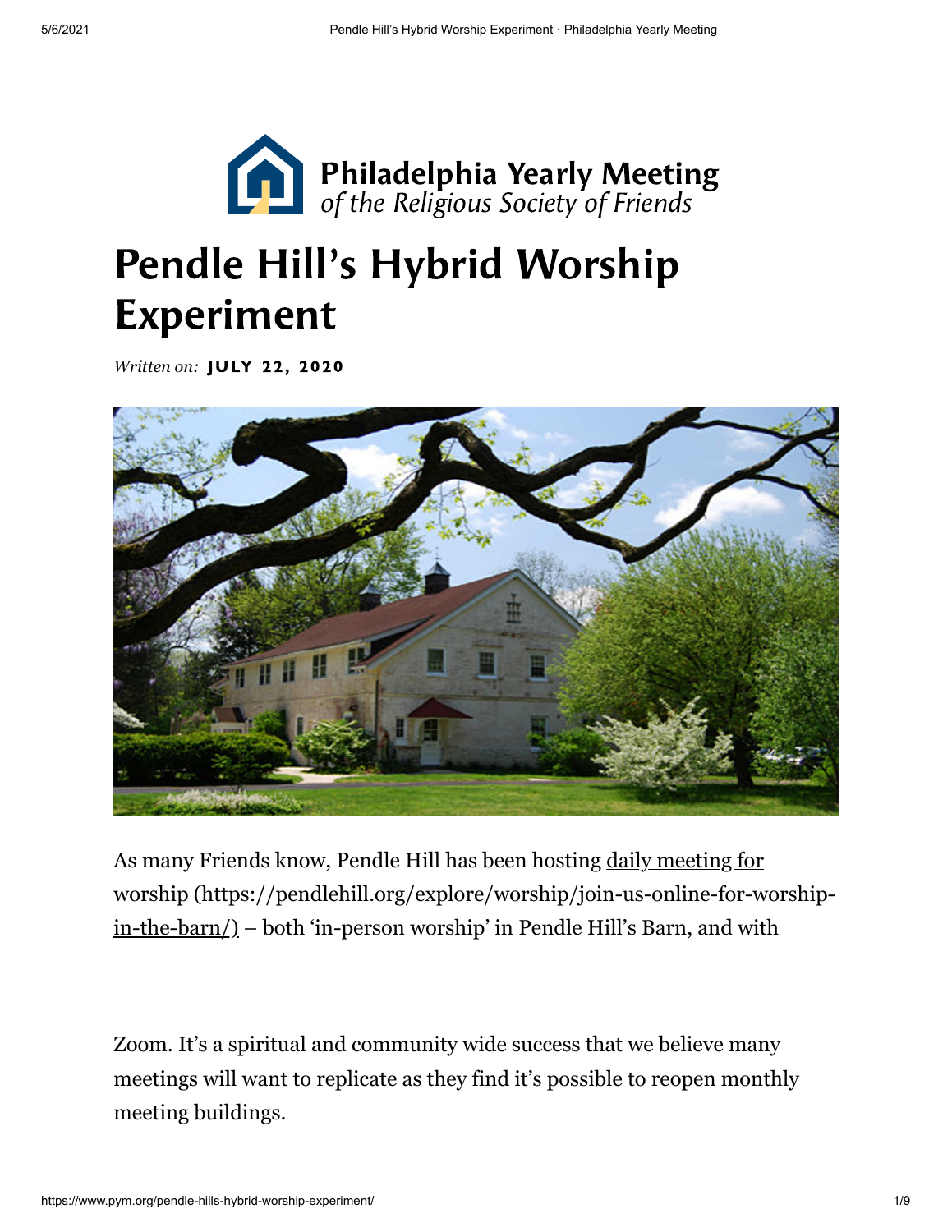We are grateful to Traci and Walter Hjelt Sullivan and the team at Pendle Hill for sharing their suggestions on how to manage a 'Hybrid Worship Experiment'.

### Technical Details

Tools needed:

- two laptops
- 45 inch HD Monitor with HDMI and usb ports (Pendle Hill uses Toshiba 46G31OU)
- external camera and microphone set (Pendle Hill uses Logitech HD 1080p)
- HDMI cable

Two laptops are needed – one for display to those present, and the other for tech support.

### Meeting room display laptop #1

Laptop #1 (Meeting Room Display) logs into the Zoom account and then connects to the zoom event. Pendle Hill connects an external camera and microphone set that does a good job of picking up noise in the room. (Logitech HD 1080p).

Because Pendle Hill's Barn has so few people in it, and wooden floors, there is a slight echo that bothers some people – they think this has to do with The Barn more than the microphone.

Next: connect the HD Monitor to the laptop with an HDMI cable. Its useful to have a monitor that has both HDMI and usb ports with speakers that are powerful enough for the room. (Pendle Hill has Toshiba 46G31OU)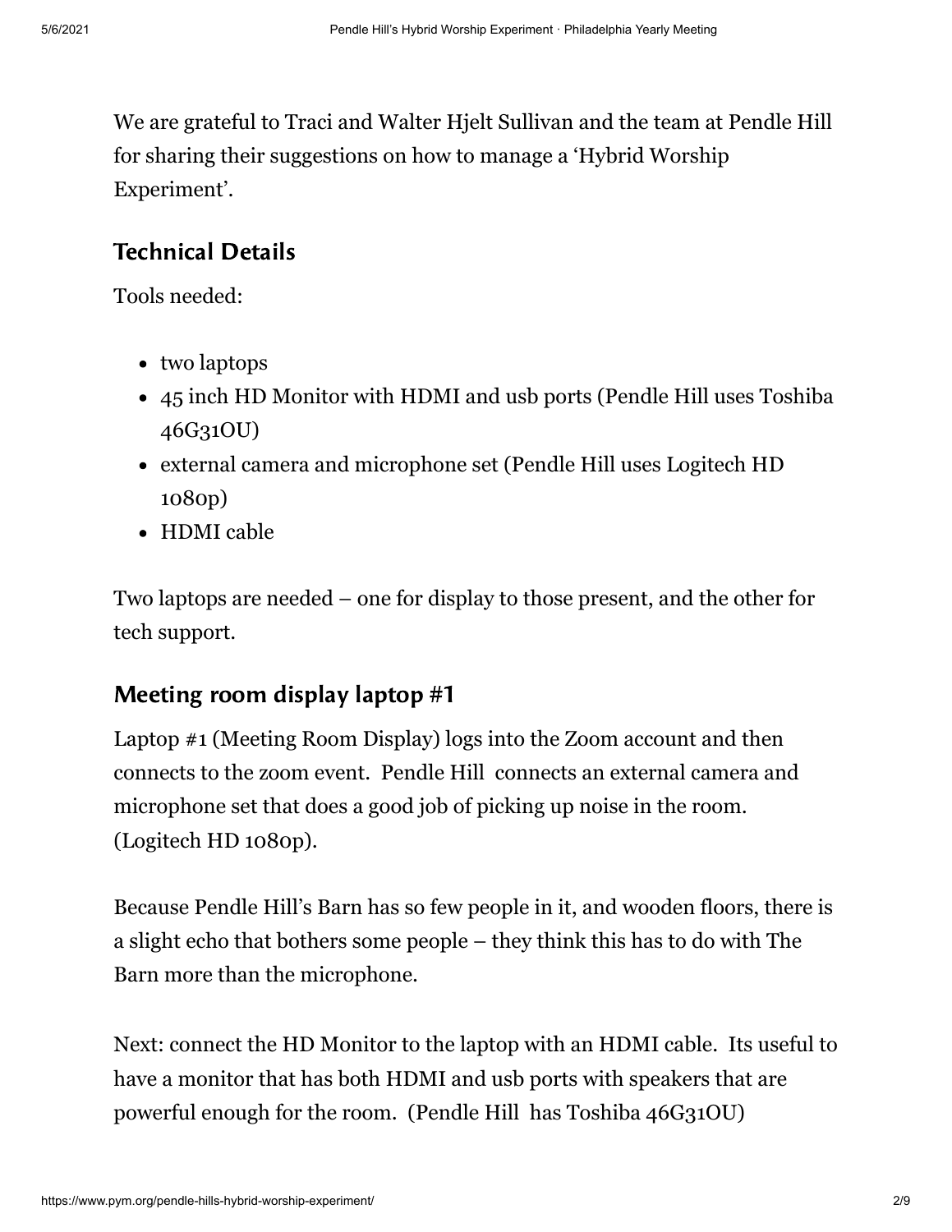Go through this check list:

- Ensure monitor speaker is turned up;
- Close all programs–like email–that might ding on the display laptop;
- Ensure the display Laptop Zoom is using the external microphone and camera, and the external monitor and speakers.

### The 'Host' Tech Laptop #2

The #2 laptop is the Tech laptop and serves the Zoom as host. It is essential the Tech Laptop's mic is muted and speaker turned off.

The Tech laptop operator lets people into worship, changes their display names (as possible), answers technical questions via chat, turns off microphones accidentally turned on. At the very end of worship, Tech unmutes everyone for "Good morning." After a minute, the Tech mutes everyone, then unmutes Meeting Room for introductions and announcements. Then at very end, the Tech unmutes everyone for "Goodbye".

Checklist & responsibilities for the tech laptop operator

- Tech laptop microphone has been muted
- Tech laptop speaker is turned off
- Admit people to worship
- Manage display names as needed
- End of worship Unmutes everyone for 'good morning' then mutes everyone
- Unmutes meeting room for announcements & introductions
- Unmutes everyone for "goodbye"

#### Specifications for the Zoom Meeting Setup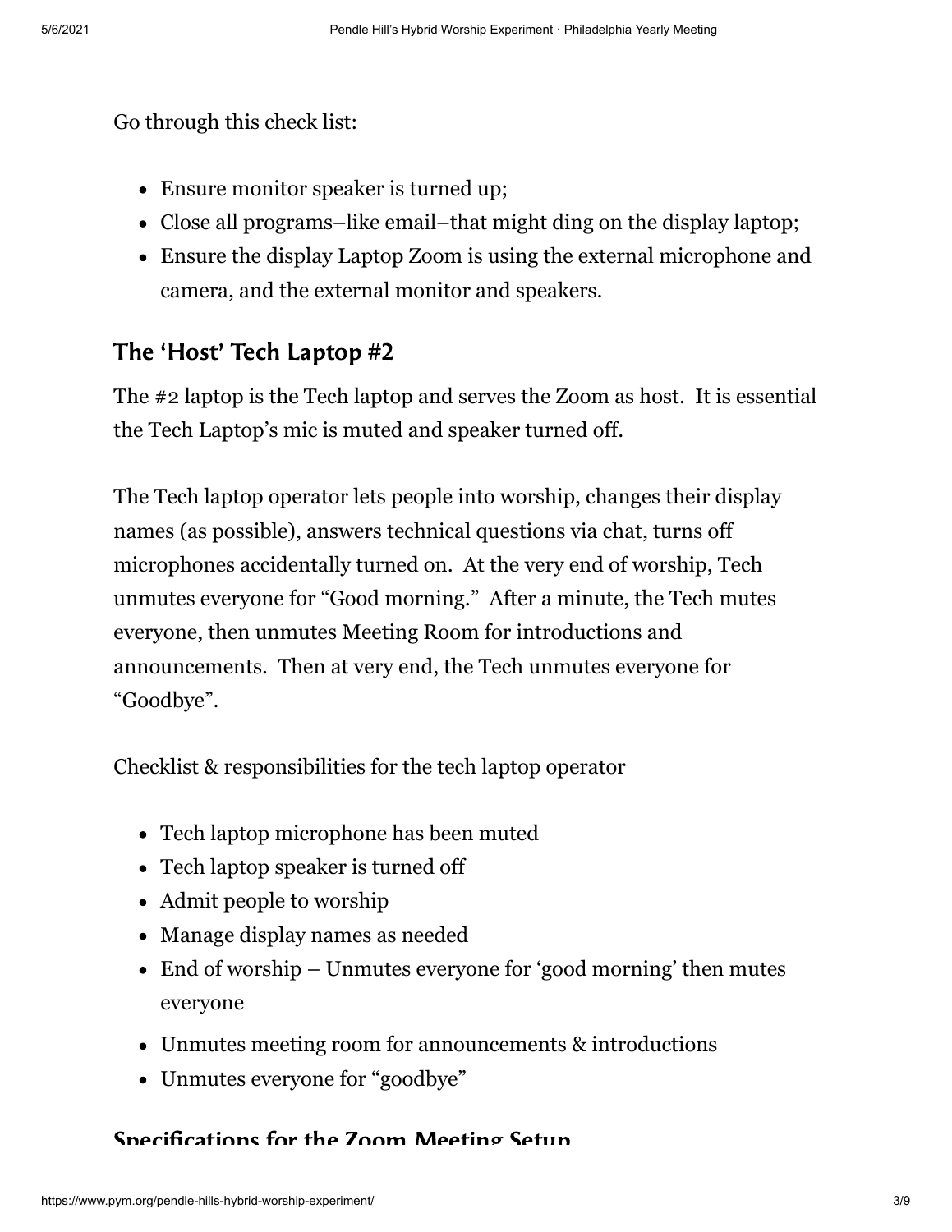#### Specimentions for the Zoom Meeting Setup

There is no meeting password because Pendle Hill chooses to be open to all. Monthly Meetings are urged to consider this carefully and choose what works for their own capacity and community.

Pendle Hill Set-up checklist:

- Video On for Host and Participant
- Audio: Select telephone and computer
- Disable the feature '*Enable participants to join before host" to* prevent a zoombomber from showing up before meeting is started.
- Mute participants upon entry
- Enable waiting room
- Host must log in to start the meeting
- Screen Share: limited to host or turned off all together. This is essential to prevent zoombombing.

## **Some Pendle Hill Thoughts on Gallery vs. Speaker View and Spotlighting**

Pendle Hill believes that many Friends' worship experience is enhanced by seeing the worship room (The Barn). Because the display laptop is logged into Zoom, The Barn video is always set to be on the first "page" of gallery view.

Distant participants may be using speaker view, and so their screen will automatically stay with the last speaker until someone else speaks – depending on the vocal ministry this can be a long time.

Pendle Hill starts with the HD monitor on 'gallery view'. For a while, Pendle Hill participants would cough in the meeting room to return the "speaker" focus to The Barn, but recently, they have instead turned on the Spotlight feature after the first message then removing the Spotlight when the next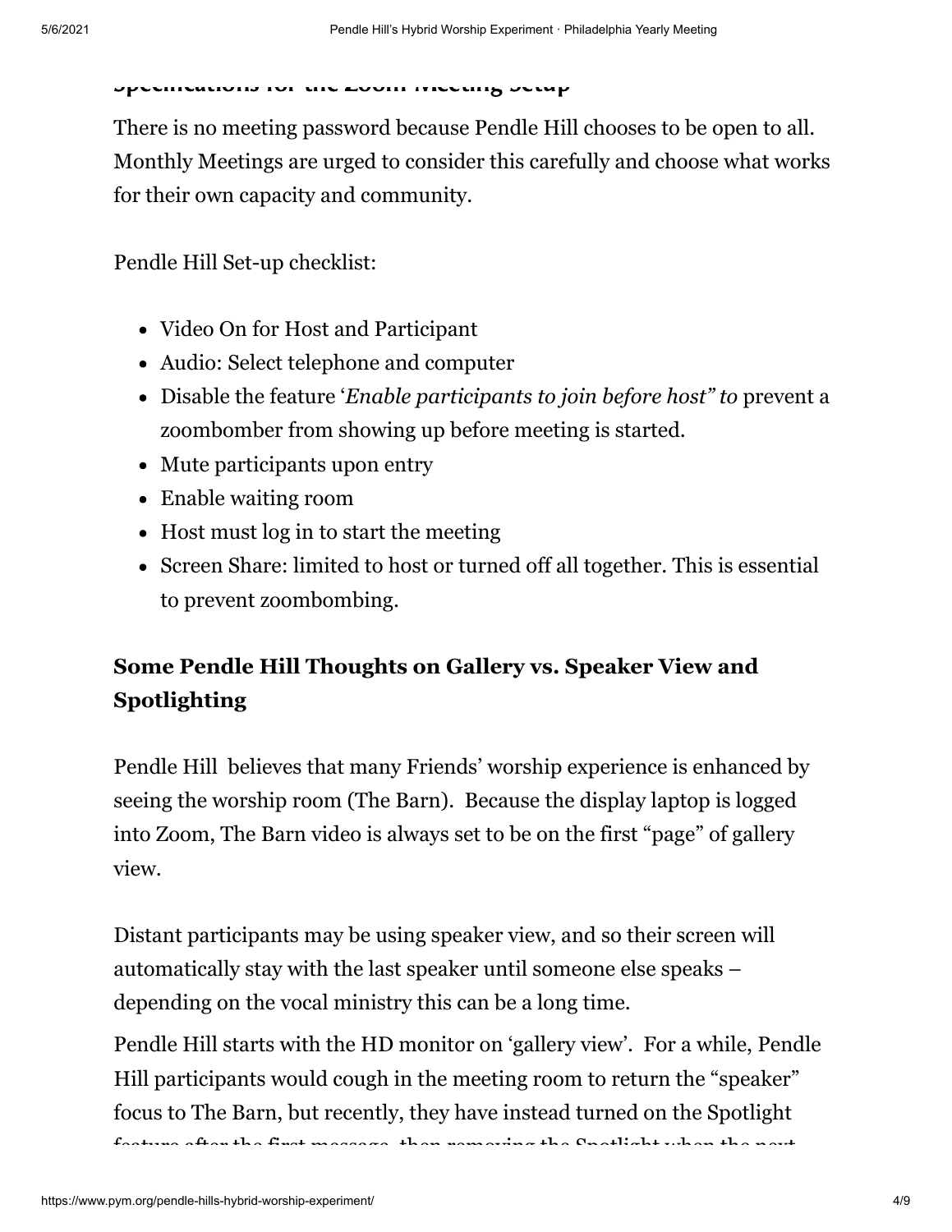feature after the first message, then removing the Spotlight when the next piece of ministry is given.

Turning on the Spotlight results in everyone being taken out of gallery view, although they can manually return if they wish, which some people find distracting. The monitor in the Barn (which is the focus of the Spotlight) continues to display the most recent speaker unless someone manually changes to Gallery View on the Display laptop.

#### Caring for Worship

The following care of worship practices were developed by Pendle Hill. There are other reasonable choices that a meeting can make.

#### **Routine Messages Get Posted in the Chat**

When entering a Zoom meeting, one does not see chat messages posted prior to arrival, therefore about five minutes after the official start of the meeting or when most of the expected people have arrived a welcome message is posted. This is Pendle Hill's message:

" *Good morning Friends. Welcome to Pendle Hill daily Zoom meeting for worship.*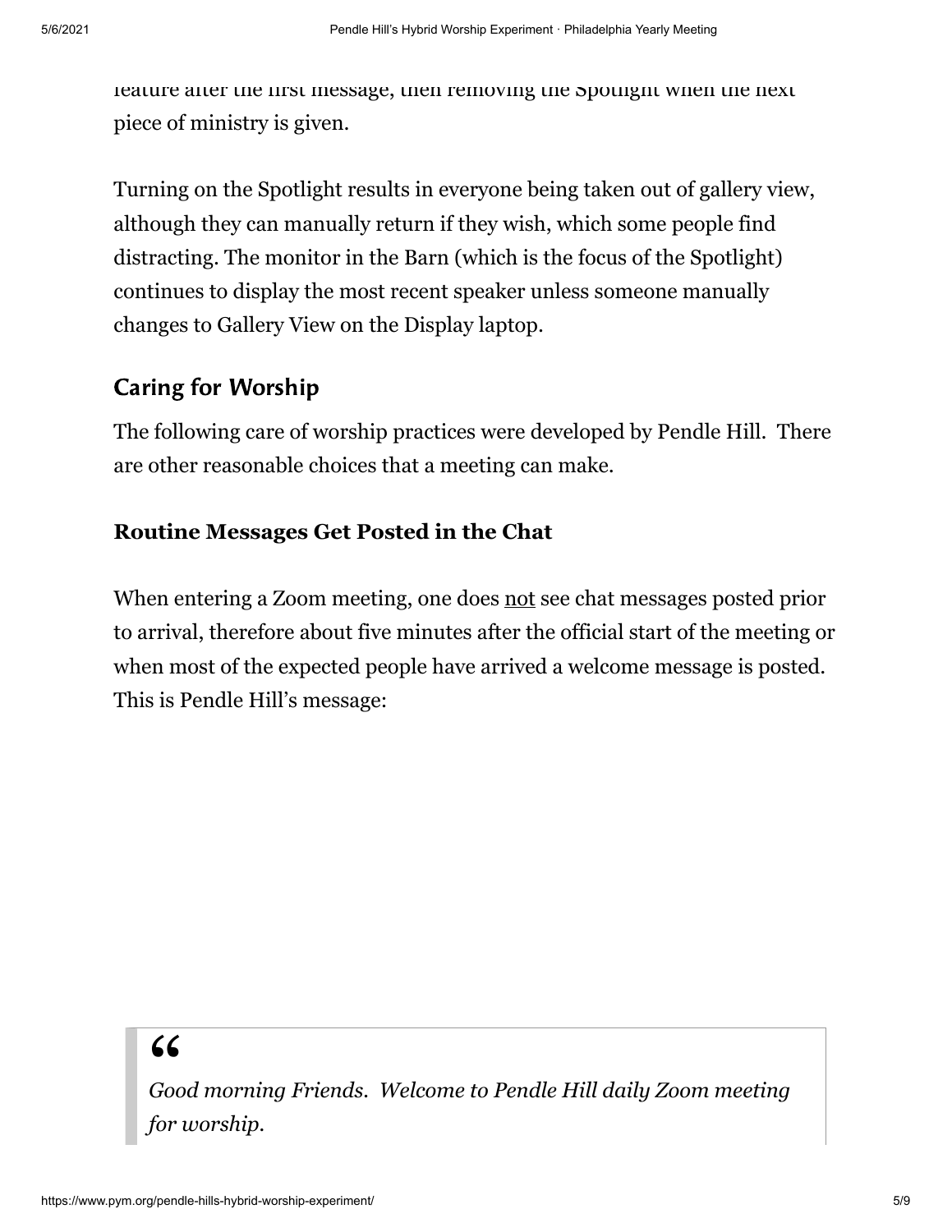*Please remember:*

- *Keep yourself muted unless you are ready to offer ministry.*
- *Mute yourself again when you are done.*
- *Speak clearly into your mic.*

*In offering ministry, wait for the guide to prompt you. Leave time between offerings so all can fully receive the previous message. Consider if this message is for yourself, or for a single person after worship.*

*If you unmute yourself and do not speak after a few seconds, I will mute you again.*

*During Meeting for Worship, chat will be exclusively reserved for technical questions shared with the host. At the close of Meeting, the host will open chat to public posts to "everyone" during prayers and concerns and introductions.*

A minute or two later more is shared:

" *After a piece of ministry is offered and completed, the host will return the video to focus on the Barn. If your computer is set on gallery view,*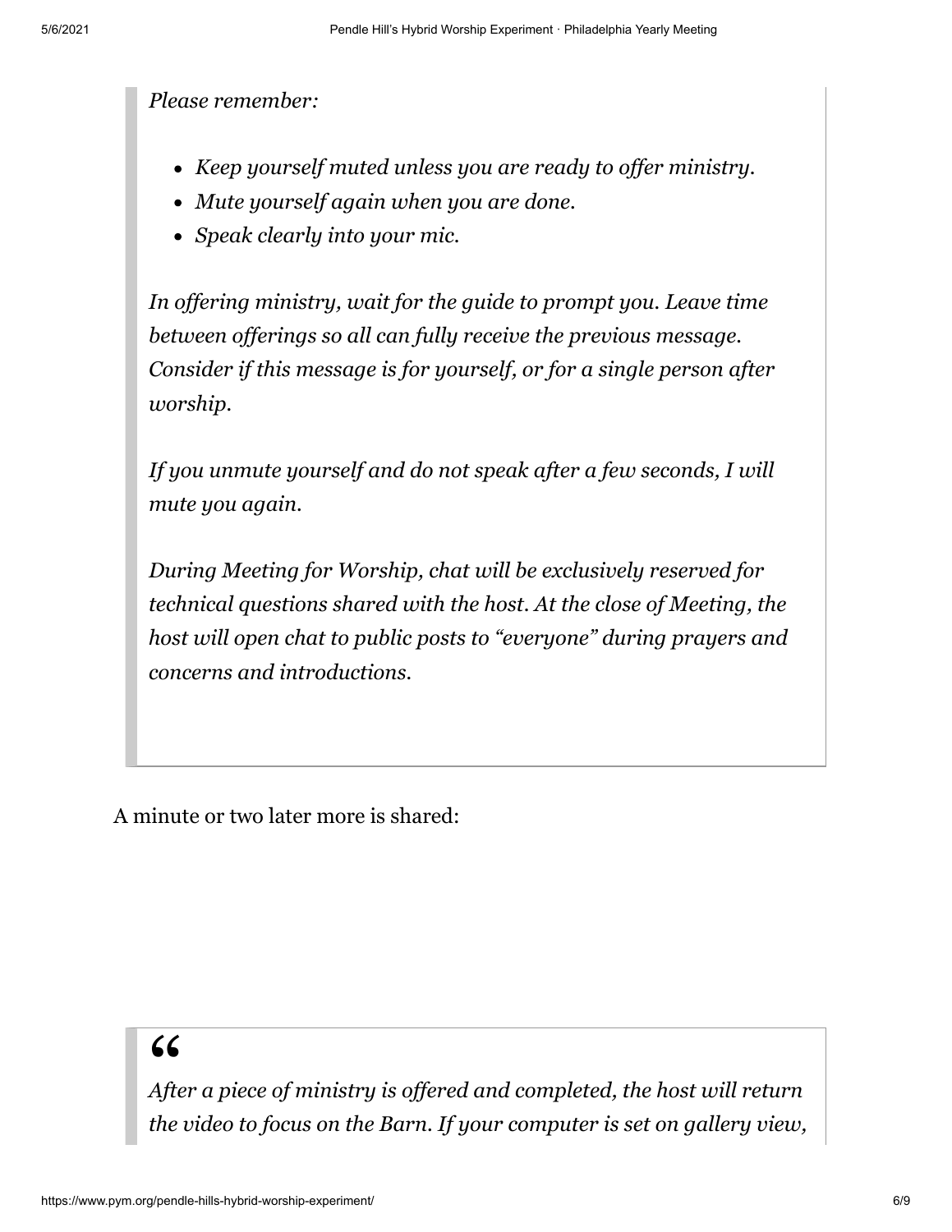*this process will boot you over to speaker view. Nothing is wrong with your computer. You may simply return to gallery view by selecting that option. We apologize for this inconvenience. It is the quietist way to return the focus back to the group and not leave it on a single person just because they were given ministry to share.*

*If you do have a technical problem, please chat with me privately (find my name in the chat list by searching for the letter "w" and select me). I will do what I can to help.*

*If you would like help changing the name displayed on your video, send the correct spelling to me privately in chat as well. Having a name posted correctly will help others to contact you outside Meeting through the Meeting Directory.*

" *Most of all, please respect that we are a large group seeking spiritual sustenance from the inner guide. We are together for only about 30*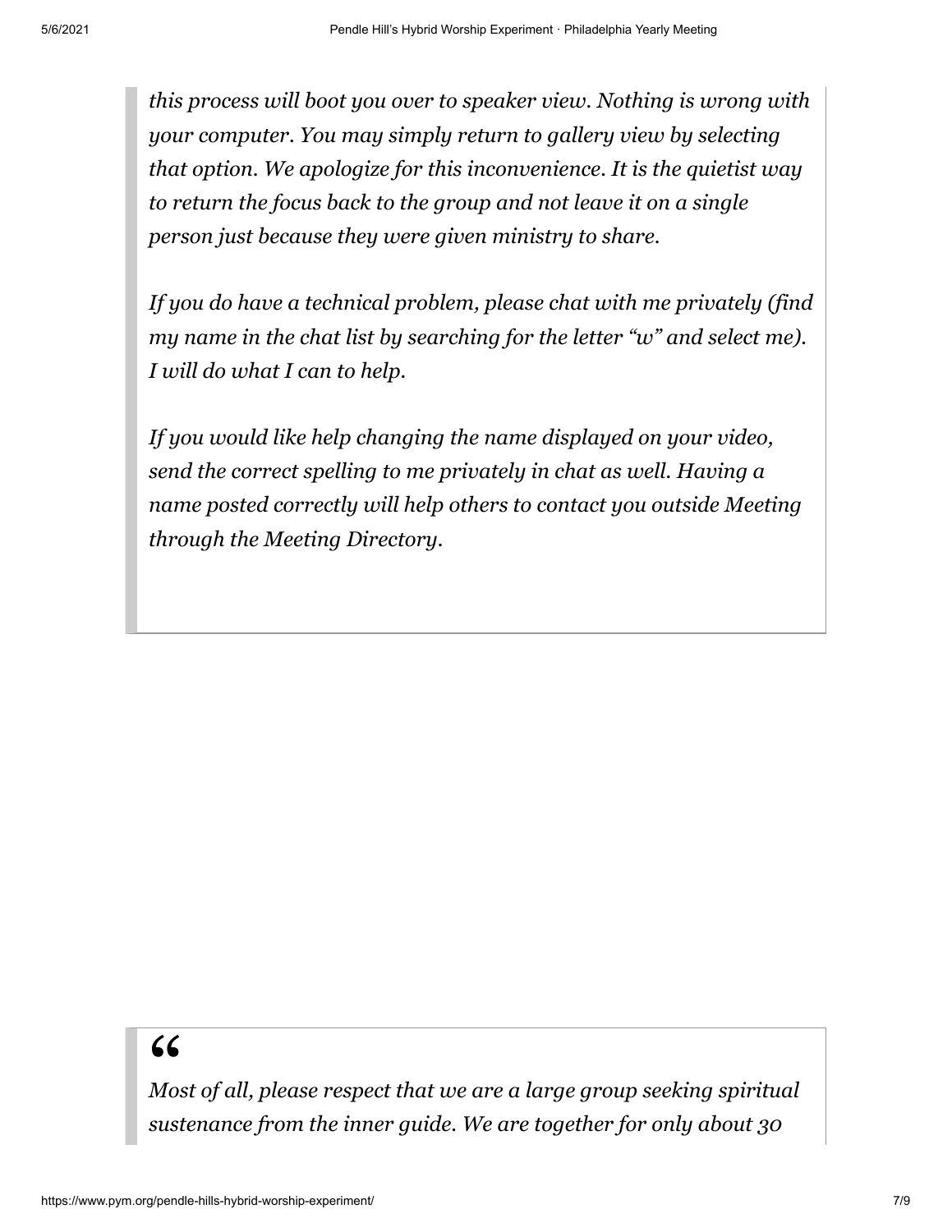*minutes.*

*Let your ministry respect and nurture the healing guide that friends can find in the silence.*

*Thank you Friends.*

#### Some Closing Thoughts

Chat Restrictions: When Meeting opens, participants may only chat Host. At prayer time, though, participants may chat Everyone. Pendle Hill does not allow private chats between participants because (1) they feel that is not in the spirit of worship (2) they have heard about zoom meetings in which bullying happens via private chat.

Meeting Directory: Participant contact information can be shared with the advance approval of participants. This allows people to contact each other directly after worship.

Worship-Sharing: They offer opportunities for small group worship-sharing twice a week. Groups are created randomly by Zoom – usually only three to four per group. Sometimes a Zoom connection is holding two people, and this increases the size of the group.

Queries: They'll allow 15 minutes for one query before bringing people back into the large group. Once recombined as one big group again, two or three people can share some of what their group discussed.